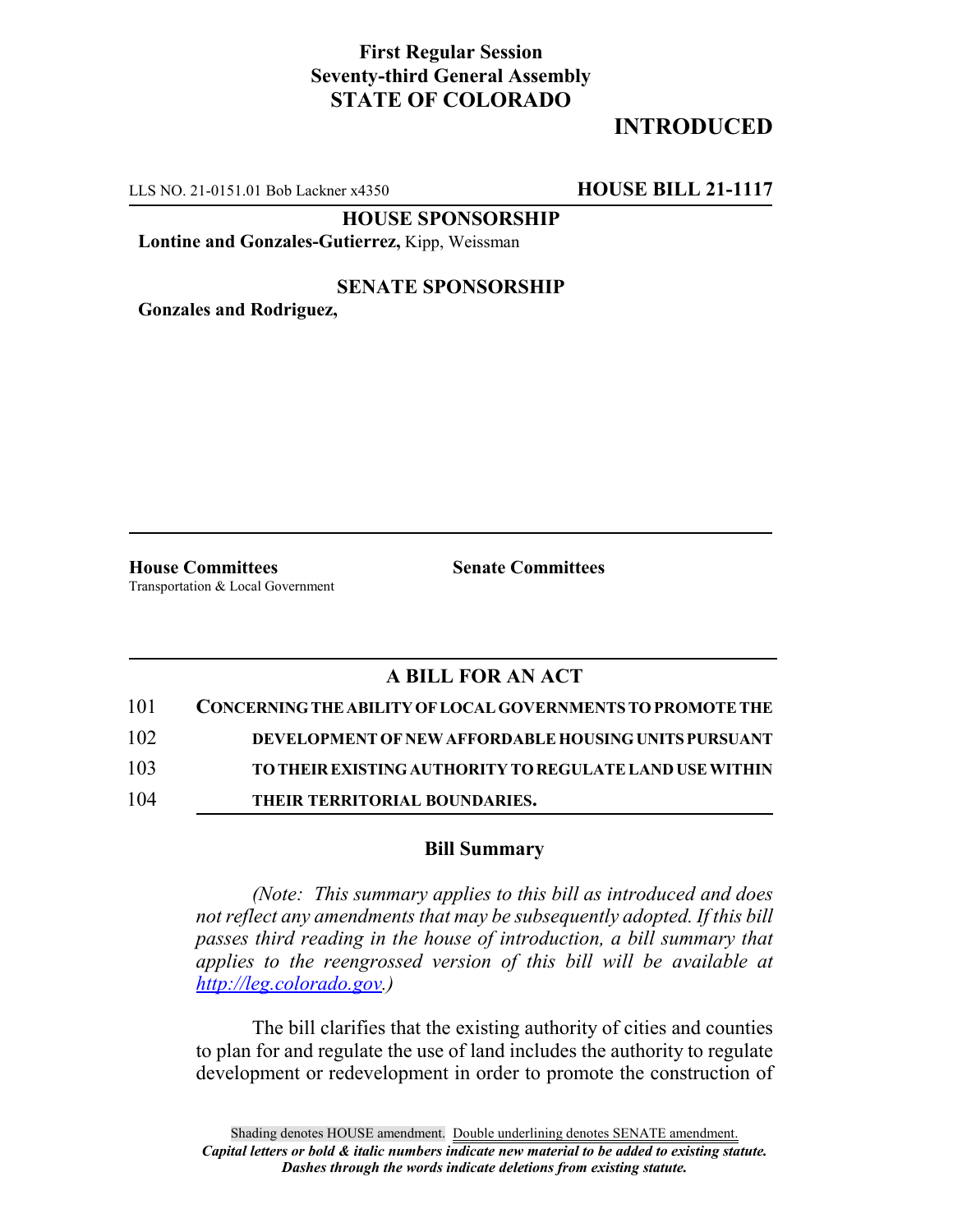new affordable housing units. The provisions of the state's rent control statute do not apply to any land use regulation that restricts rents on newly constructed or redeveloped housing units as long as the regulation provides a choice of options to the property owner or land developer and creates one or more alternatives to the construction of new affordable housing units on the building site.

*Be it enacted by the General Assembly of the State of Colorado:*

 **SECTION 1. Legislative declaration.** (1) The general assembly finds, determines, and declares that:

 (a) In 2000, in *Town of Telluride, Colorado v. Lot Thirty-Four Venture LLC*, 3 P.3d 30 (Colo. 2000), the Colorado supreme court held that a local land use ordinance enacted by the town of Telluride to promote affordable housing in new developments violated a state statute that prohibited counties and municipalities from enacting any ordinance or resolution that would control rent on private residential property or private residential housing units; except that, in that decision, the supreme court made clear that, although the Telluride ordinance constitutes rent control, the general assembly is not prevented from amending the rent control statute to permit local ordinances such as the ordinance at issue in that case.

 (b) Nothing in this act is intended to affect voluntary agreements to promote affordable housing stock entered into pursuant to section 17 38-12-301 (2), or any land use regulation adopted prior to the effective date of this act that meets the requirements of this act.

# **SECTION 2.** In Colorado Revised Statutes, 29-20-104, **add**  $20 \quad (1)(e.5)$  as follows:

 **29-20-104. Powers of local governments - definition.** (1) Except as expressly provided in section 29-20-104.5, the power and